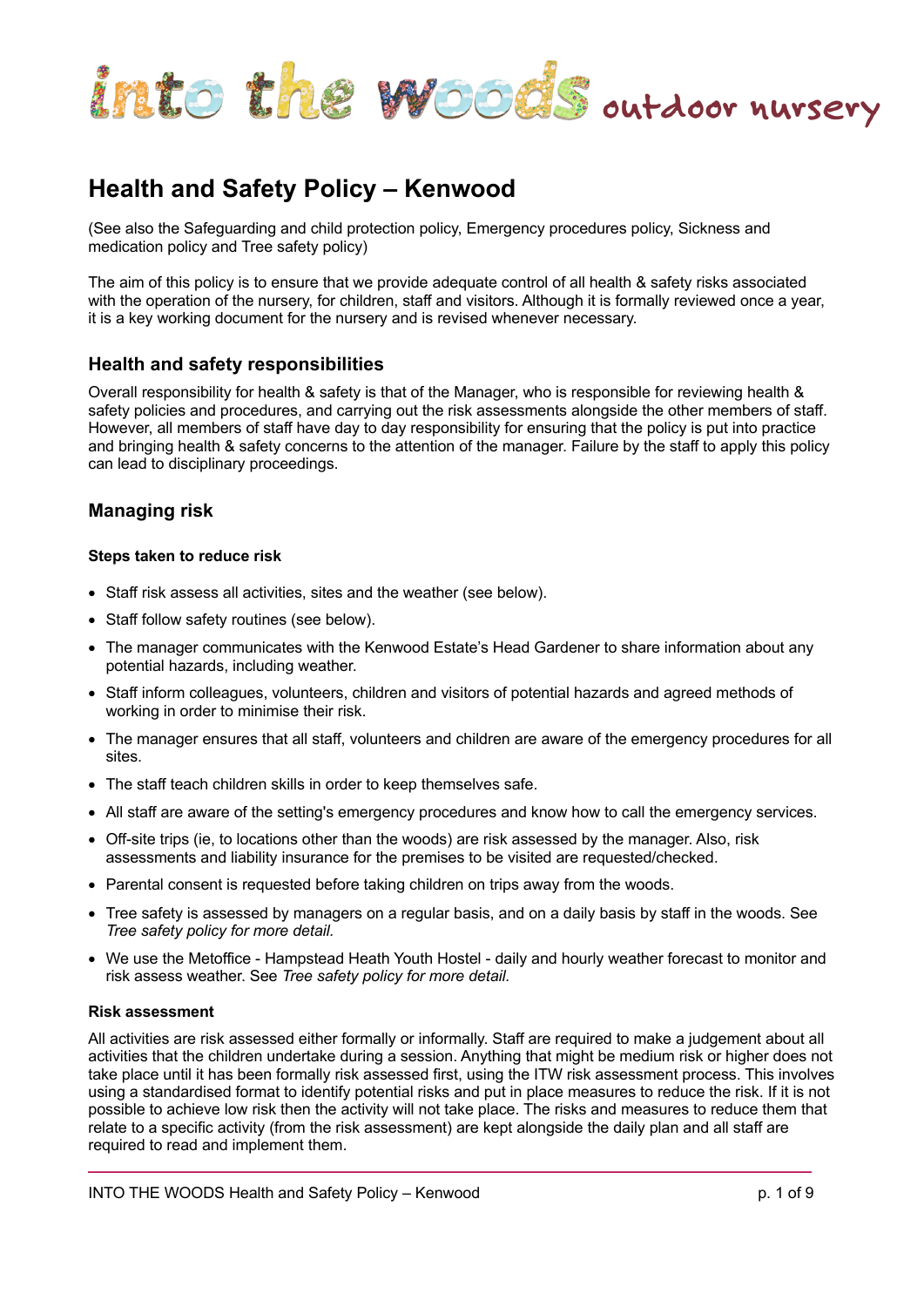#### **Awareness**

- Our induction training for staff and volunteers includes ensuring all staff have read and understood the health and safety policy, and understand their shared responsibility and accountability for health and safety. The induction training covers matters of staff well being, including safe lifting.
- Health and safety procedures are reviewed at all staff meetings.
- Children are encouraged to take responsibility for their own health and safety through discussions, safety routines, and talking about possible risks of activities they plan. See *Children learning* section below.
- Reviewing safety practices is on the agenda for all staff meetings, to ensure our practice continues to develop.

# **Safety routines and practices**

This section details the agreed safety practices that all staff must carry out in every session.

#### **General safety practices**

- Overall staff ratios maximum of 4 children per adult.
- Maximum of 24 children in each session.
- Group sizes under normal circumstances one adult with a maximum of 4 children, although in special circumstances an adult may need to supervise more children to ensure the safety of the group (see handovers below, and *emergency procedures policy*).
- Groups stay together except in exceptional circumstances.
- All children and adults wear colour-coded high-visibility vests. All the children and adults in a group wear the same colour.
- Group leaders have primary responsibility for the children in their group, unless they have officially handed them over to another staff member (see below).
- Group leaders must be completely certain about who is in their group and where they are at all times, including (but not restricted to) when they have been handed over to another staff member, are eating lunch, waiting to be picked up or start the session.
- The Safety Lead checks their children have been signed out at the end of the day.
- All practitioners are aware of the deployment of the other practitioners at all times during all sessions, so that if one practitioner is leading an activity, the other will take an overview of the camp or children on the walk.
- The children are supervised at all times.

# **Safety lead practitioners**

One practitioner per bubble is the Safety Lead each day (on the same day each week).

Safety Leads are responsible for:

- Knowing how many children are in the bubble at all times (and the total number if bubbles mix);
- Ensuring that the main phone and register app is with the appropriate person;
- Making sure the other staff are aware of the numbers at camp, and using the white board to record the number;
- Telling all staff at the start of each day who the high risk children are (children most likely to wander/run off and go missing).
- Liaising with support staff liaise each day to update them on information from the morning briefing.
- Reminding staff about safety practices.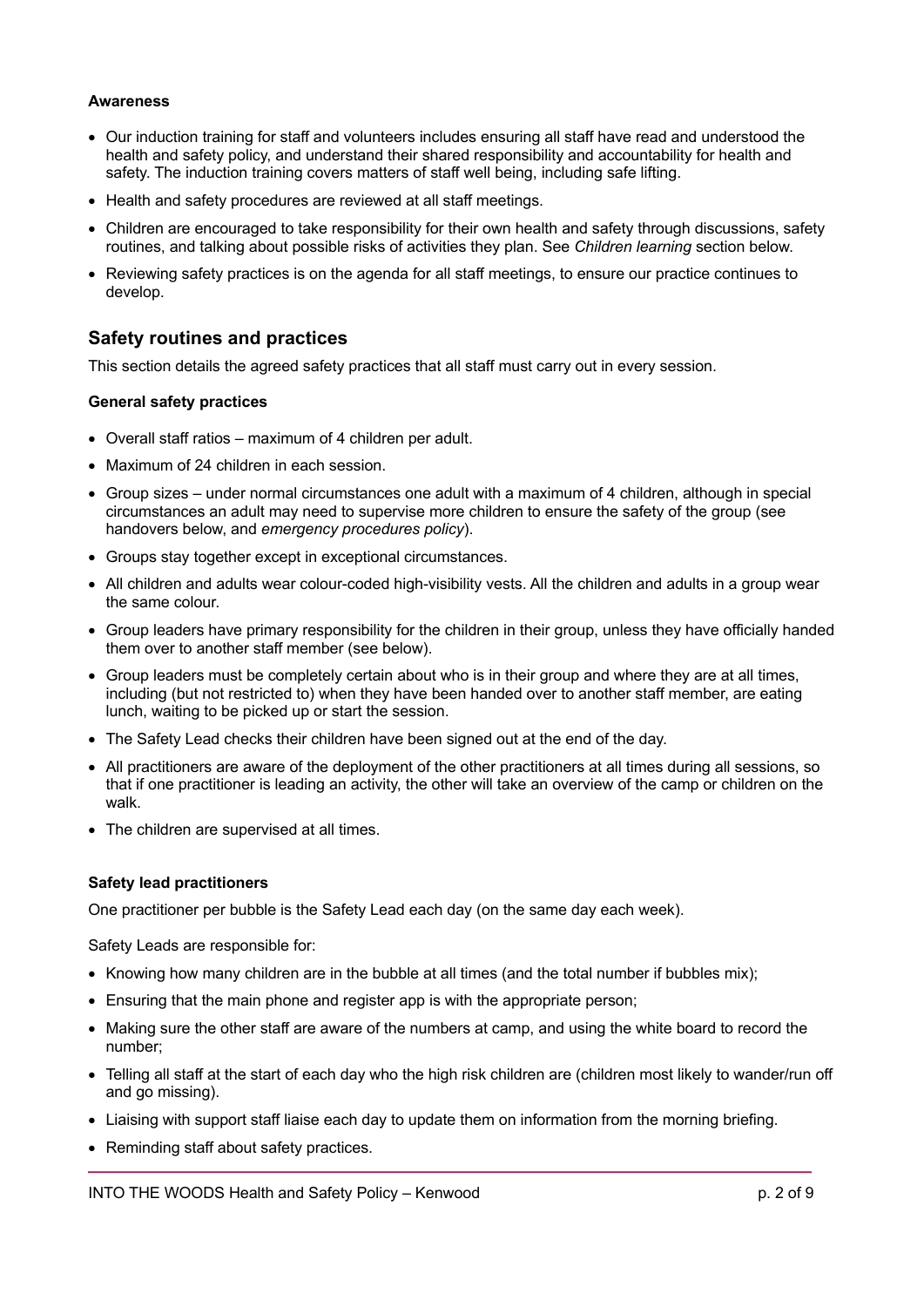# **Safety in camp**

- We risk assess the site by carrying out safety sweeps before each session.
- Staff setting up the camp mark the boundary with cones, no more than a metre apart. Children are taught not to cross the boundary.
- Staff ensure that there are no major blind spots in the camp where children might be difficult to see.
- Safety Leads count all the children in their group (including those sleeping or reading in tents) every 2 minutes while in camp.
- Children are not allowed outside the boundary unless with a teacher.
- If a member of staff wishes to take any children out of the blue coned area, they must first check with all other key people and Safety Lead that it is safe to do so, and then officially handover all their key children and let staff know which children they have. Everyone must be clear on numbers at a split for any length of time. Safety Lead is handed over temporarily if they are the teacher leaving camp.
- Children who are sleeping are checked every 10 minutes.

#### **Safety on walks**

- There will be an adult at the front and back of the group at all times.
- Safety Leads do a head count on leaving and returning to/from a walk.
- Safety Leads count all the children in their group every 2 minutes.
- Children are not normally allowed to stay in camp if their group goes for a walk. If there is no alternative, then an official handover must take place.
- Once on a walk, all children stay within 10 metres of the group leader at all times.
- Safety Leads must be able to see all their children all of the time. They think about where to position themselves so that this is always the case. For example, the children should not be following behind their group leader.
- The children are trained to stop when called. If they do not stop, wait and come back when called, they will be asked to stay very close to an adult (ie holding hands) until they can be trusted to do this.
- When crossing roads all children hold on to a 'hoop train' (rubber hoops linked together by short lengths of rope) or an adults hand if all hoops are in use. A member of staff is at the front and back of the train, and if possible a third in the middle.
- When moving through the car park all children hold on to a 'hoop train' (rubber hoops linked together by short lengths of rope) or an adults hand if all hoops are in use. A member of staff is at the front and back of the train and a third floats in the middle to offer support if needed.
- When the walking group stops to stay and play in any one place (ie, they decide to stop and play for a while rather than continuing the walk, taking bags off), blue cones are used to cone off any obvious exits (all around if need be) to the location, to stop children wandering off.

# **Safety at pick-up and drop-off**

- The safety lead for the day uses the register app to sign each child in and out one by one (this records the name of the adult dropping off/ collecting and time is automatically recorded).
- The safety lead will be at the edge of camp/ the singing trees at the first set of blue cones to welcome and sign all children in and take their lunches. Once signed in the children will be handed over to the Relay in the coned area who will inform the rest of the staff about the total number of children.
- Parents make a line at the first set of blue cones and wait for their child to be brought in or brought to them to ensure safe signing in and out of all children.
- Parents indicate at drop off if a person other than themselves is picking their child up and this is noted on the register app. A password is given to the person picking up. Without this, they are not allowed to pick up the child.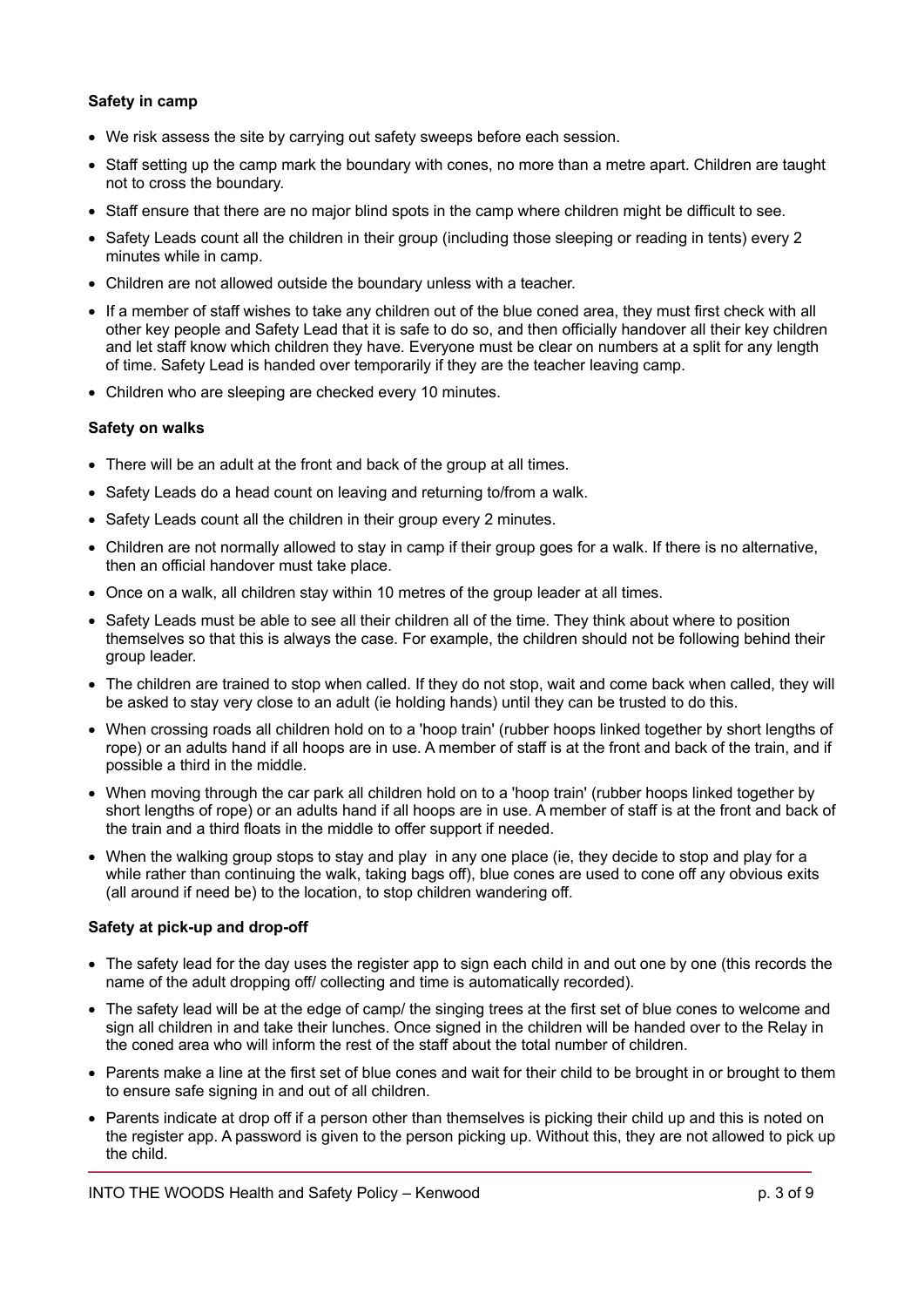- When a child arrives, they are signed in, put on their hi-vis vest and enter the blue coned area straight away.
- The ratio is never more than 6 children to 1 adult.

#### **Lunchtimes**

- At Kenwood all full day children picnic in the woods most of the year (unless severe weather dictates otherwise, see below).
- Staff formally hand over children from their group if they are leaving to go on a break. ∙ When the safety lead goes on lunch, the role is officially handed over.
- Lunch Safety Lead head-counts every 2 minutes, signs children in/ out and notifies all staff of total number.

#### **High-risk times**

During certain activities or times of the day there is an increased risk of a child going missing. On an ongoing basis, during each session, safety leads decide when there is an increased risk and designate one practitioner to continually count all the children.

This continual counting practice is employed as and when needed, but also, is **always** used at the following times:

- Lunchtime during the Summer season, when children are coming and going, collecting packed lunches, washing hands etc.
- Pack-up time at the end of the day after afternoon snack time.

#### **Hand-overs**

When a member of staff is fully occupied by a number of the children in their group, and for whatever reason cannot supervise all the children they have responsibility for, they officially hand over responsibility for the other children to another member of staff. This is a verbal exchange in which the receiving member of staff repeats back the names of the children they are taking responsibility for.

Staff hand over children when they begin **any** activity that will prevent them from counting their children in accordance with this policy.

#### **Children learning about safety**

- Children are taught the emergency procedure in the form of 'Run to your teacher' throughout the year
- Children are taught to informally risk assess for themselves (e.g 3 point rule, is that log steady enough?)
- Children are taught about the importance of safety in the woods. They are taught and practise safety rules, for example:
	- not crossing the camp boundary.
	- stopping and returning when called,
	- knowing their colour and group leader,
	- staying with their group.
- Children and adults are taught about specific dangers and the safest way to deal with them, including:
	- poisonous plants, berries and fungi;
	- spiky, stinging plants, insects, processionary moths;
	- dogs;
	- strangers;
	- checking dens/ fallen logs/ trees are safe and secure before going in or climbing on them.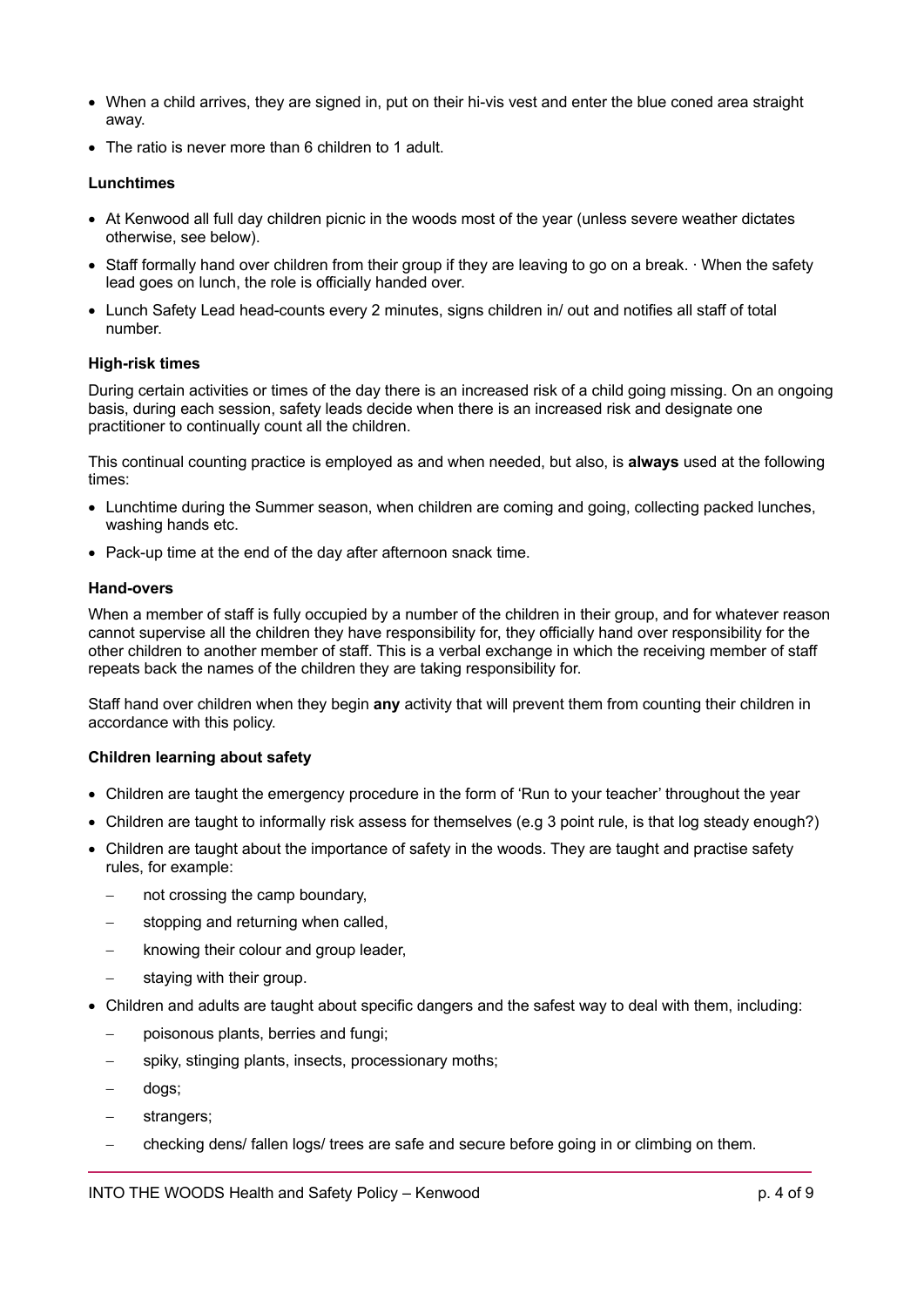# **Staff safety**

- Staff do not work not on their own in the woods.
- Staff are given regular supervision meetings in which they can raise concerns about their own safety.
- Staff are reminded of safe manual handling techniques (eg, lifting).

# **High wind and thunderstorms**

- If it is very windy, or high wind is forecast, or if there is a thunderstorm very nearby, the children are not taken into the woods.
- The nursery either closes and parents are asked not to bring their children in, or the children are kept indoors.
- In deciding whether conditions are (or are forecast to be) too windy, managers refer to the ITW *Tree safety policy*.
- The nursery closes if directed to do so due to wind by the Kenwood Estate.
- If the wind increases unexpectedly during the day or if a thunderstorm develops while the children are in the woods, they are taken indoors as quickly as possible or onto the meadow- ongoing risk assessment by managers.
- Thunderstorms are considered to be dangerous if there is less than a 3 second gap between lightning and thunder, indicating that the storm is close.

# **Fire safety and emergencies**

- A fire risk assessment is carried out annually for all nurseries.
- Staff never light fires of any kind (eg, campfires, barbecues, kelly kettles) in any location other than the garden of the Queens Wood Cafe. Such activities (in the QW garden) are carried out in a highly controlled manner with a specific risk assessment for each being carried beforehand.
- There is an agreed procedure for dealing with emergencies in the woods, including fire and a missing child. See *emergency procedures policy*.
- All staff have been trained in emergency and fire procedures.
- Our emergency procedures are explained to new members of staff and volunteers and shared with parents.

# **Fire safety at West Lodge, Kenwood**

- Staff ensure fire exits are kept clear at all times.
- When staff are in West Lodge, they ensure all doors are readily openable (ie, without the need for a key) from the inside.
- No highly flammable materials (eg, lighter fuel, fire lighters, butane gas) of any kind are stored in West Lodge.
- No large amounts of combustible materials (eg, cardboard) are left in West Lodge.
- All rooms within West Lodge are to be kept reasonably tidy at all times.
- All ITW personal belongings are to be kept in the storage room during the day. Items must be kept within personal storage boxes or hung on coat racks so as to keep fire exits clear.
- All electrical appliances in West Lodge, including those installed and used by Into The Woods, are PAT tested annually. PAT testing is carried out by Kenwood House estate management (English Heritage).
- Kenwood House estate management (English Heritage) ensure that the fire extinguishers within the building are checked annually.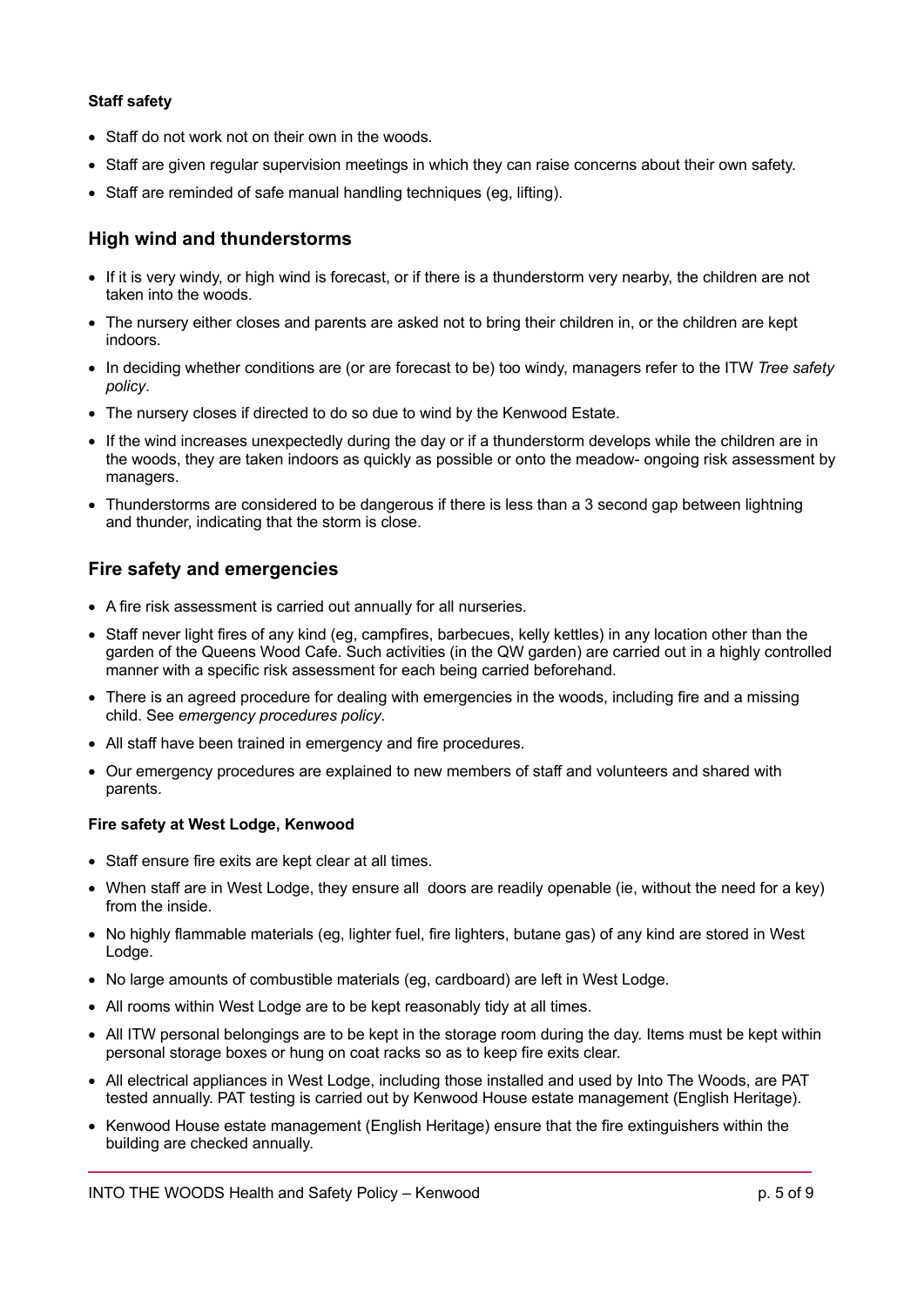- Kenwood House ensure there is a working fire alarm system at West Lodge and that it is properly maintained and regularly checked.
- As part of their fire safety training, staff are made aware of what the fire alarm sounds like and how to respond (see Emergency Procedures Policy).
- ITW staff have the use of a Kenwood House radio in order to call the estate team to report a fire.
- The appointed ITW Fire Warden is responsible for leading and ensuring procedure is followed in case of a fire emergency. In the event of the Fire Warden not being present the Deputy Fire Warden assumes the role.
- A fire evacuation plan is in place see Emergency Procedures Policy.
- All new staff are trained on fire safety and fire evacuation at induction.
- Fire safety and fire evacuation are reviewed by all staff once a year during a staff training day.

# **Keeping healthy**

#### **Sun Safety**

If we are in direct sun for prolonged periods, we wear suncream and protective clothing. All adults act as positive role models – eg use sun cream, wear sun hats etc. Parents are encouraged to ensure they have applied sun cream to their child before the start of each session their child attends. We have sun cream available and will apply it if necessary. Parents have signed to say their children are allowed to have the nursery sun cream applied or else will supply their own.

#### **Hygiene**

- We follow Public Health England guidelines on hygiene and infection control, and Food Standards Agency guidelines on hygiene and handling of food (http://www.food.gov.uk/businessindustry/caterers/startingup/childminders).
- We ensure that any third parties preparing and providing food to the nursery (eg, Pavilion Cafe) are registered as a food business with the local authority and have a good or better food hygiene rating.
- We keep up to date through information shared by the local authority.
- Our daily routines encourage the children to learn about personal hygiene eg, hand washing, nose wiping and disposal of the tissue (child safe mirrors are provided to aid their independence), the spread of infection through coughing and sneezing into sleeves where possible, using the toilet correctly.
- We bring along warm soapy water, wipes and gels for washing hands
- We take home any waste daily.
- Any soiled nappies or clothes are secured in a nappy sack, and removed at the end of each session
- We clean equipment requiarly.
- The toilet area has a high standard of hygiene including hand washing and drying facilities.
- We implement good hygiene practices by:
	- checking the toilet regularly,
	- wearing protective clothing, such as disposable gloves, as appropriate,
	- providing sets of clean clothes,
	- providing tissues and wipes.

#### **Hand washing**

We use warm bottled soapy water to wash hands and disposable paper towels to dry them. Children and staff wash hands after going to the toilet, after touching any animals or fungi and before preparing or handling any food. We also have anti-bacterial gel available at camp and on our walks if needed.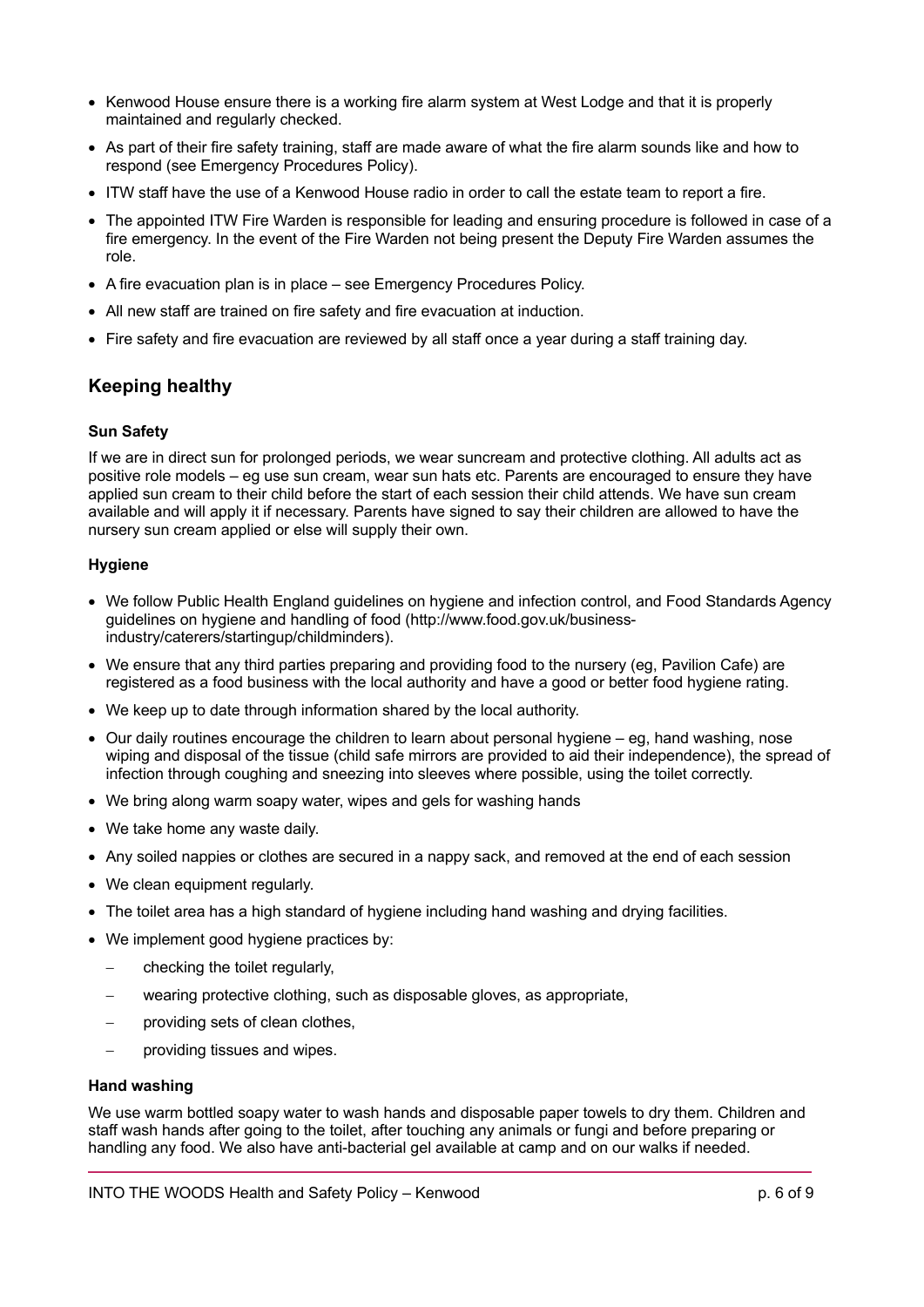# **Food and drink**

- Children's allergies are written on both registers.
- Staff who supervise the preparation and/or prepare and handle food receive appropriate training and understand and comply with food safety and hygiene regulations.
- All food and drink is stored appropriately.
- Adults do not place hot drinks within reach of children.
- Snack time is appropriately supervised and children do not walk about with food and drinks.
- Fresh drinking water is available to the children at all times.
- We ensure children do not have access to foods to which they are allergic.
- We provide parents with a list of foods not to be included in packed lunches, to avoid children bringing in any common allergens or specific foods that might cause a serious allergic reaction in any children on roll.
- Any cooking done with the children is planned, appropriate for the age of the children and follows our H&S policy guidance.

# **Oral health**

- We recognise that good oral health is crucial in the early years to promote lifelong good dental health.
- We seek to promote good oral health habits through our healthy eating policy and only permit children to drink water whilst they are with us.
- We promote good oral health in our curriculum through relevant books and conversations with our children, as well as sending our relevant literature from the borough to our parents.

# **Health information for specific children**

- Detailed health information for all children is gathered from the enrolment forms, and kept as a record.
- Relevant health information (conditions, allergies, etc) is documented on a log of specific health concerns which is kept in each first aid bag and in the register folder.
- Parents are reminded weekly to update the nursery of any changes.
- Specific health concerns and requirements are shared at staff meetings, and key people informed.

See also sickness and medication policy.

# **Equipment and resources**

- Before purchase, equipment and resources are checked to ensure that they are safe for the ages and stages of the children currently attending the setting.
- All equipment is regularly checked for cleanliness and safety and any dangerous items are repaired or discarded.
- All the children's materials are non-toxic.
- Children are taught to handle and store tools safely.

# **No smoking, alcohol or drugs policy**

- All areas and sites of the nursery are no smoking areas.
- Alcohol and drugs are prohibited in all areas of the nursery during our hours of operation.
- If a member of staff, student, volunteer, visitor, parent or child arrives at the setting clearly under
- the influence of drugs or alcohol, they will be asked to leave immediately, and disciplinary action may follow.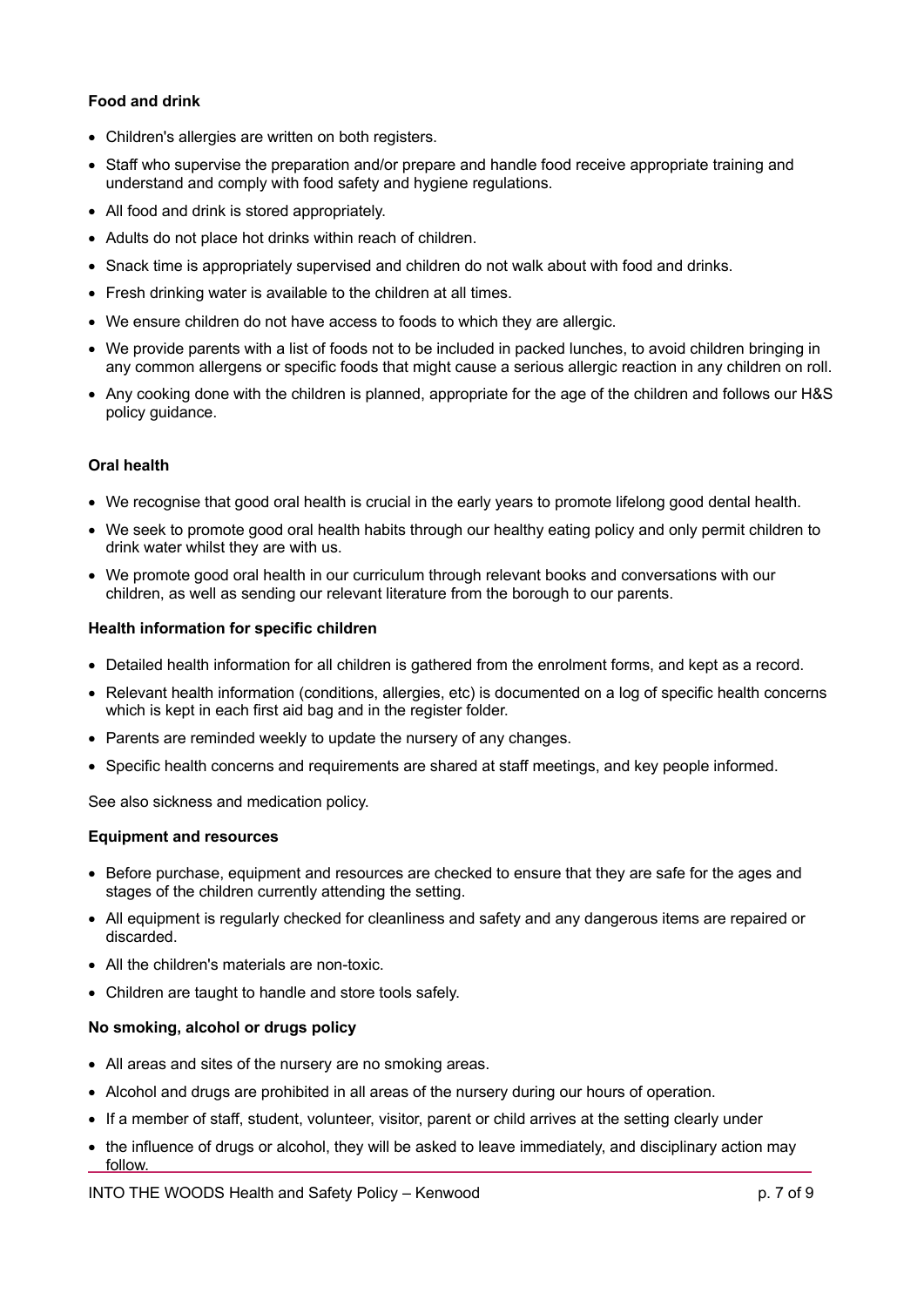• If a member of staff believes a parent/carer is under the influence they advise the manager and the child protection officer who will then decide on the appropriate course of action according to the Child protection Policy.

#### **Wellbeing and mental health**

- We believe that the mental wellbeing of our staff and children is as important as physical wellbeing, so we equally seek to make our nursery a lovely place to be, where staff, children and parents feel safe, valued, respected, listened to and part of a community.
- We have appointed a wellbeing lead who supports staff with their wellbeing and promotes mental health literacy within the staff in their teaching approach to children, e.g using books and pictures to help children name and discuss their feelings. The wellbeing leads of both settings (Kenwood and Highgate) liaise regularly to ensure continuity.

# **Control of Substances Hazardous to Health (COSHH)**

As an employer, we have a duty under the Control of Substances Hazardous to Health Regulations 2002 to prevent employees from coming into contact with substances hazardous to health.

# **Chemicals and material**

It is our policy to, wherever possible; avoid the use of substances that have the risk of being hazardous to health. Safety data sheets under the Control of Substances Hazardous to Health (COSHH) or Chemical Hazard Information Packaging (CHIP) information supplied by manufacturers will be held on file for all substances and available for staff reference purposes and risk assessment. Staff who use these chemicals and materials have the duty of care to make themselves aware of the potential hazard, contradictions and treatments.

#### **Measures and provisions**

- We have conducted a risk assessment in relation to all substances in our operations and concluded that no substance presents a high risk.
- At present all chemicals used within the nursery are of domestic standard for household use and therefore do not present any threat to health and are safe to use.
- All new chemicals and substances used in the nursery are risk assessed before use.
- In the case of any substance potentially hazardous to health, a COSHH risk assessment is completed, and control measures shared with staff and implemented.
- The manager maintains a COSHH folder of hazardous substances in use, which lists the substance and its location (where it is stored), the safety data sheet, and the risk assessments. The folder is available for all staff to access at any time and the risk assessment and safety data sheet are also kept with the substance.
- The risk assessments are shared with any new member of staff and kept with the substance.
- Any cleaning equipment or potentially hazardous substances are stored securely away from the children.
- The nursery has general hygiene measures in place, together with the provision of personal protective equipment (PPE) to further ensure the safety of employees.
- Cleaning substances are of domestic standard.
- All substances are correctly stored in clearly labeled containers.

# **Personal Protective Equipment (PPE)**

As an employer we have a duty under the PPE Regulations, to provide suitable equipment and clothing to protect employees from the risk of harm or injury during the course of their employment.

Into The Woods has risk assessed all the activities in which its employees are engaged and at present

INTO THE WOODS Health and Safety Policy – Kenwood by a p. 8 of 9